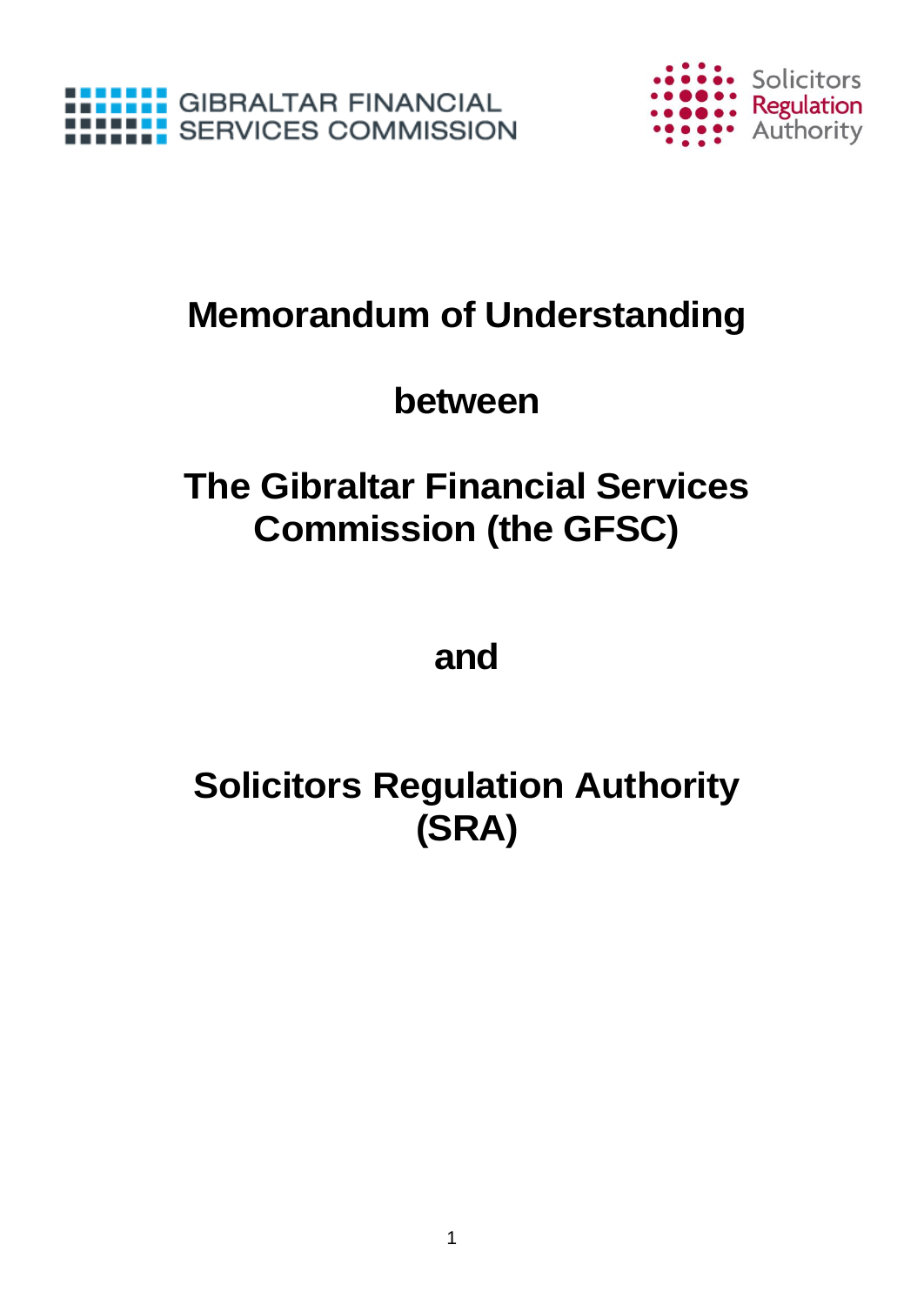### **GIBRALTAR FINANCIAL HILL:** SERVICES COMMISSION



#### **Introduction**

- 1. The Gibraltar Financial Services Commission (the GFSC) and the Solicitors Regulation Authority (SRA) ("the parties") are committed to working together to achieve appropriate public interest outcomes in the regulation of dishonesty, incompetence and malpractice in the community regulated by the SRA and the GFSC. In support of that aim, this memorandum of understanding ("Memorandum") sets out the framework for effective liaison and communications between the GFSC and the SRA.
- 2. The aims of this Memorandum include:
	- a. To assist both parties in their authorisation, supervision, regulation and enforcement work in the public interest so far as such assistance is lawful
	- b. To provide a framework for the lawful flow of information between the SRA and the GFSC.
- 3. The GFSC and the SRA recognise and respect their differing duties, operational priorities and constraints, and confidentiality requirements. However, in the public interest they commit themselves to professional cooperation in preventing or taking action in relation to dishonesty, incompetence and malpractice involving law firms regulated by the SRA or the financial services sector in Gibraltar, including individuals regulated by the SRA.

#### **Legal status and effect**

- 4. Nothing in this Memorandum of Understanding shall, or is intended to:
	- a. create any legal or procedural right or obligation which is enforceable by either of the parties against the other; or
	- b. create any legal or procedural right or obligation which is enforceable by any third party against either of the parties, or against any other third party; or
	- c. prevent either of the parties from complying with any law which applies to them; or
	- d. fetter or restrict in any way whatsoever the exercise of any discretion which the law requires or allows the parties to exercise; or
	- e. create any legitimate expectation on the part of any person that either of the parties to this Memorandum of Understanding will do any act (either at all, or in any particular way, or at any particular time), or will refrain from doing any act.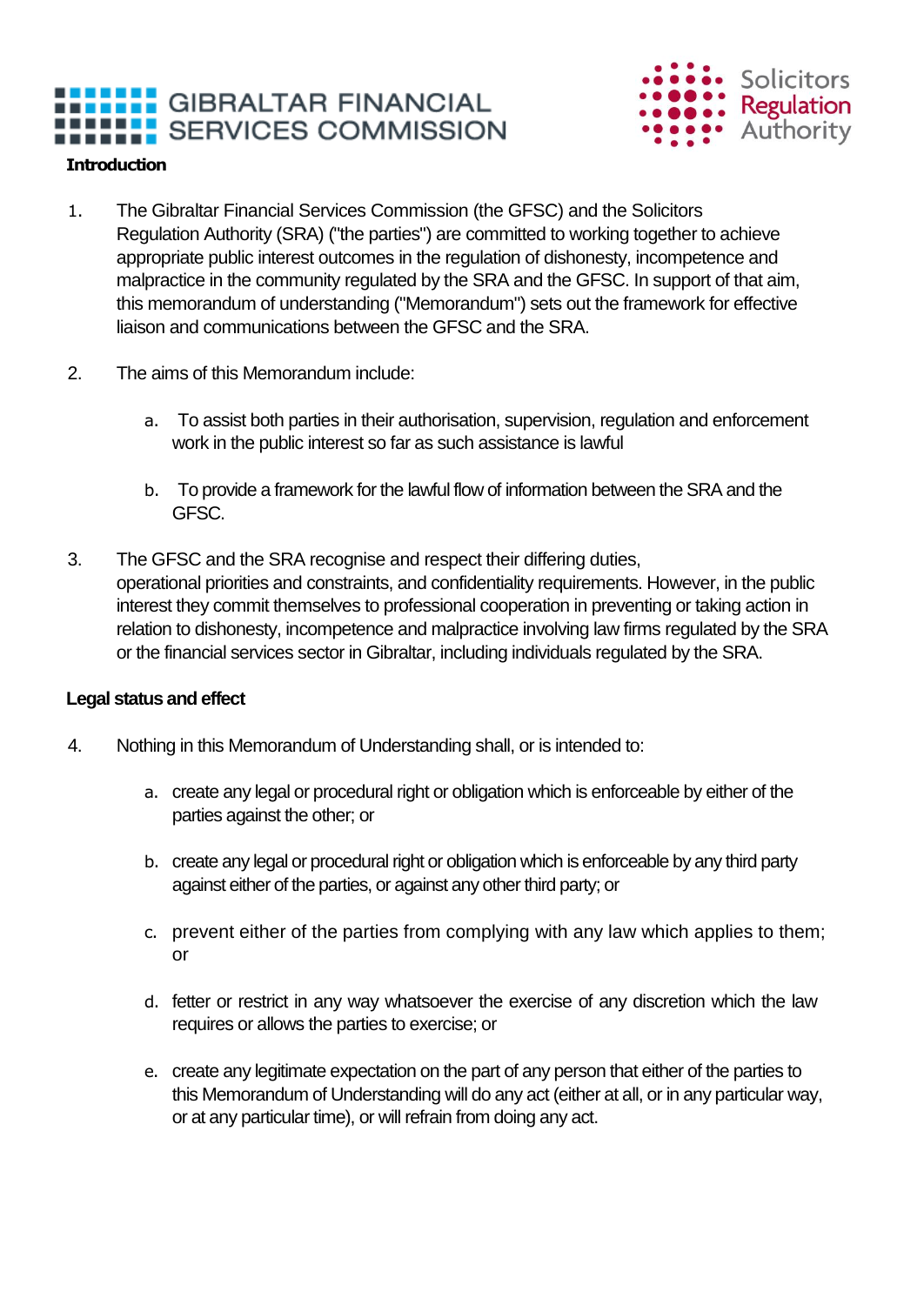



Nevertheless, the parties are genuinely committed to pursuing the aims and purposes of this Memorandum in good faith, and intend to act in accordance with its terms on a voluntary basis.

#### **Roles and responsibilities**

- 5. The SRA is the independent regulatory body established by the Law Society for the regulation of legal services by law firms and solicitors in England & Wales. The SRA's powers arise from various statutes and regulations including the Solicitors Act 1974, the Administration of Justice Act 1985, the Courts and Legal Services Act 1990, the Legal Services Act 2007 and the SRA's Handbook: htto://www.sra.oro.uldsolicitors/handbook/welcome.page
- 6. The SRA has statutory and rule-based powers to require the production of documents or information, such as section 44B of the Solicitors Act 1974 and section 93 of the Legal Services Act 2007.
- 7. The SRA may inspect material that is subject to a law firm's client's legal professional privilege (LPP) or confidentiality but may only use such material for its regulatory purposes. The SRA also protects the LPP and confidentiality of clients. LPP material will not be disclosed by the SRA to any other person other than where necessary for its regulatory purposes. Material that is not subject to LPP may be disclosable in the public interest, in the absolute discretion of the SRA, including material comprising communications in furtherance of crime or fraud.
- 8. The GFSC is an independent regulatory body established by the Gibraltar Parliament under the Financial Services Commission Act 2007 for the regulation of the financial services industry in Gibraltar.
- 9. The GFSC has statutory powers to require the production of documents or information under a number of pieces of legislation including the Financial Services (Investment and Fiduciary Services) 1989, the Financial Services (Information Gathering and Cooperation) Act 2013 and a number of other Supervisory Acts.

#### **Information sharing**

- 10. Where it is lawful and in the public interest to do so, the parties agree to assist and disclose information to the other:
	- a. to enable the assessment of risk to the public such as to:
		- i. minimise the risk of financial default;
		- ii. minimise the risk of fraud or other criminality including terrorism; and
		- iii. identify the risk of financial failure; **and**
		- iv. iv minimise the risk to clients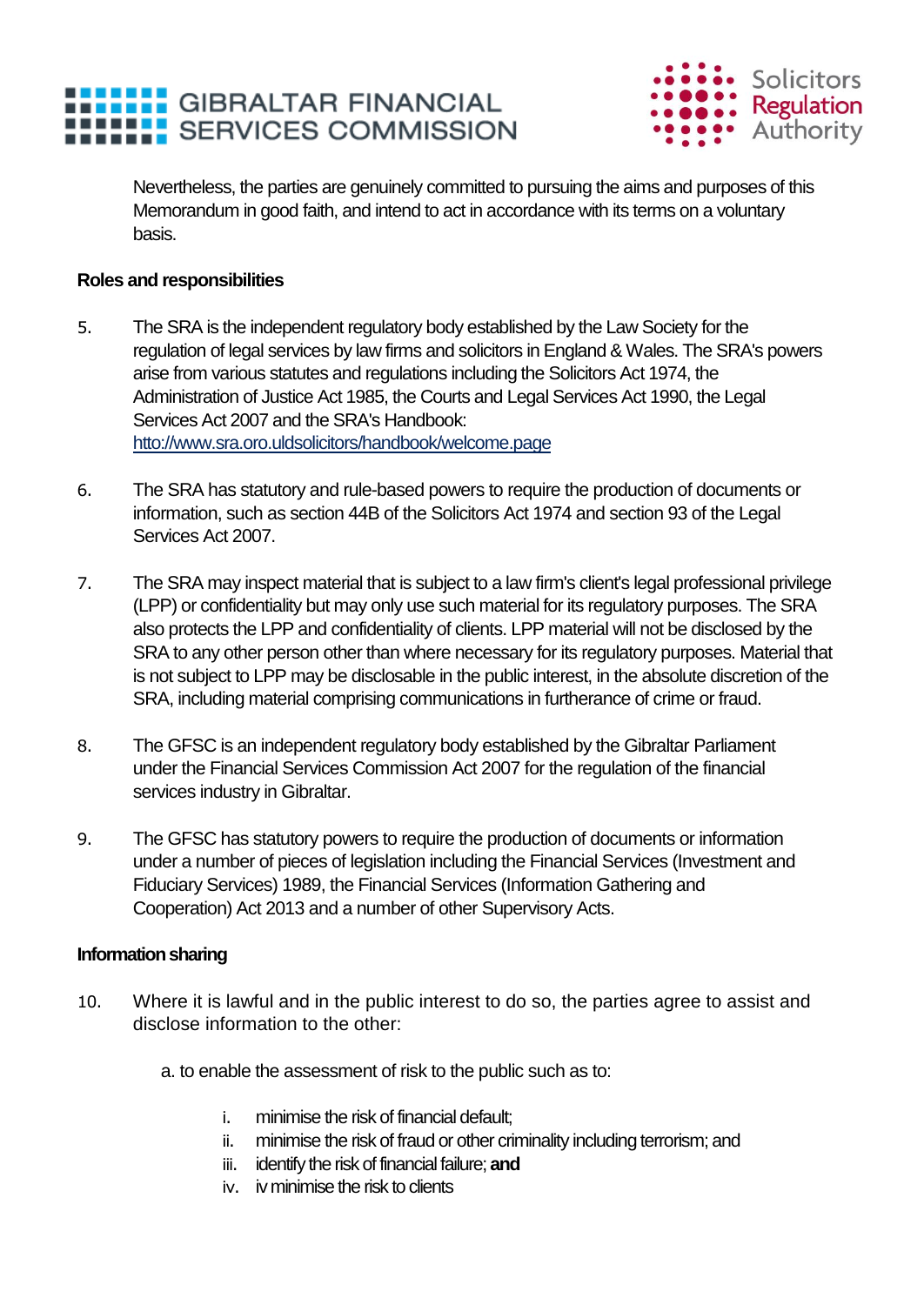



- b. so that alleged criminality, misconduct, financial unsoundness, or other failures are properly investigated and decided upon
- c. to enable the proper processing of applications for authorisation or licence of a law firm or financial institution or the admission or approval of an individual by the SRA
- d. to enable the proper processing of claims or applications for redress or compensation of any description and
- e. for the purposes of enforcement, disciplinary or other legal proceedings, whether in public or not

provided that the other party or recipient is reasonably considered able to take regulatory or other proper action upon the information.

- 11. The recipient of information received from the other party will:
	- a. comply at all times with relevant or analogous data protection legislation;
	- b. treat the information as confidential and keep it secure;
	- c. use the information only for proper purposes, such as regulatory, disciplinary or other legal investigations or proceedings; and
	- d. liaise or co-operate where appropriate to avoid action that prejudices or may prejudice an investigation by another party or person.
- 12. Proper purposes may also include further lawful disclosure of the information such as to persons under investigation, witnesses, legal advisers, other regulators, professional bodies, prosecuting bodies, and law enforcement agencies.
- 13. The parties agree to ensure that disclosures to the other party are lawful.
- 14. The SRA may seek information from the Commission pursuant to section 44BB of the Solicitors Act 1974 or any analogous or replacement power.
- 15. The disclosing party also agrees to notify the recipient of
	- a. any conditions attached to the disclosure, and
	- b. any conditions which apply to the onward disclosure of the information, and

in the absence of such notification, the receiving party may assume that there are no such conditions (save those that apply as a matter of law).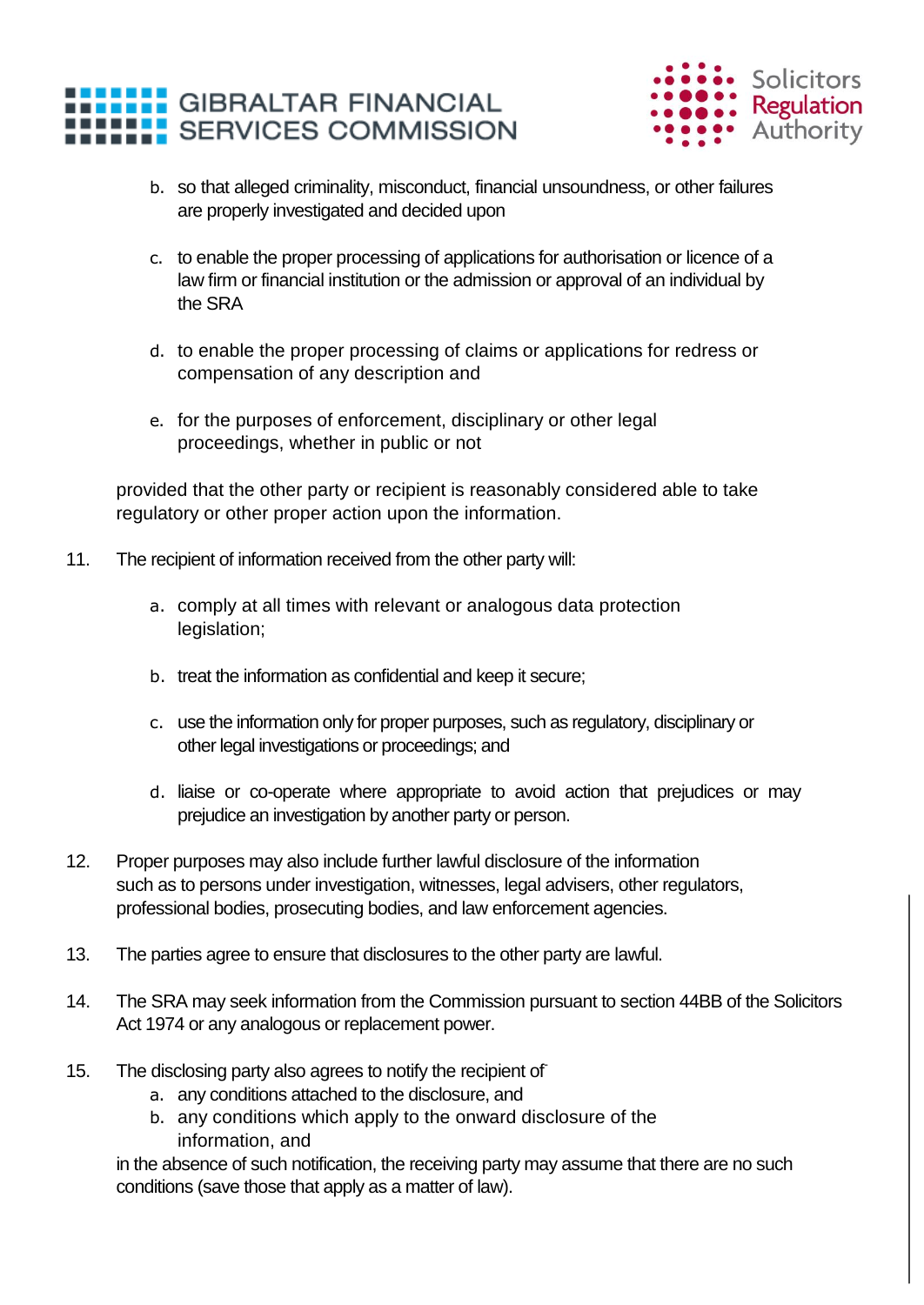

#### **Practical exchange of information**

- 16. All information exchanged between the parties should be passed via nominated Single Points Of Contact (SPOC).
- 17. The nominated SPOC for the SRA is the Intelligence Team Leader of Fraud and Confidential Intelligence Bureau (FCIB) whose contact details are 0121 329 0121 329 6827, SRA, The Cube, 12th Floor, 199 Wharfside Street, Birmingham B1.
- 18. The SPOC for the GFSC is the Technical Advisor, International Affairs whose contact details are 00350 200 40283, GFSC, PO Box 940, Suite 3 Ground Floor, Atlantic Suites, Europort Avenue, GX11 1AA Gibraltar.

#### **Additional assistance**

- 19. Either of the parties may request additional co-operation in the following areas, and such requests shall be given due consideration:
	- a. sharing subject-matter expertise
	- b. supplying witness statements, expert advice or oral evidence for use or potential use in court or tribunal proceedings

#### **Security and assurance**

- 20. The parties agree to
	- a. only use data for the purposes for which they have received it
	- b. store data securely
	- c. ensure that only people who have a genuine business need to see data will have access to it
	- d. report data losses or wrongful disclosure to the SPOCs only hold data while there is a business need to keep it
	- e destroy data in line with applicable guidelines and the parties own retention and disposal policies
	- f provide assurance that they have complied with these principles, upon request.

#### **Data Protection Act 1998, Data Protection Act 2004 and Human Rights Act 1998**

21. Both parties undertake to comply with the requirements of relevant data protection laws and human rights protections in the operation of this agreement.